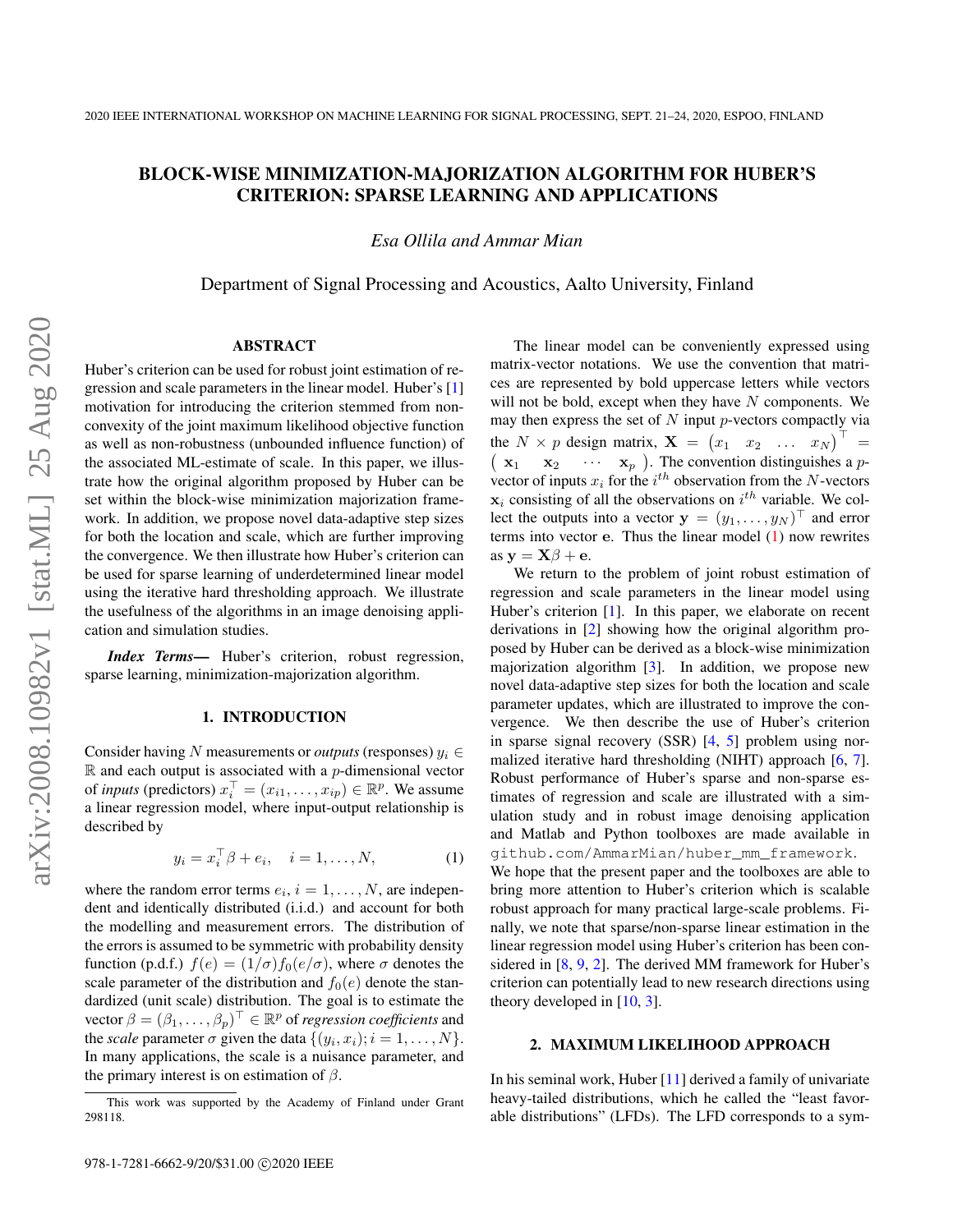metric unimodal distribution which follows a Gaussian distribution in the middle, and a double exponential distribution in the tails. The standardized (unit scale) p.d.f. of LFD is  $f_0(x) = e^{-\rho_c(x)}$ , where  $\rho_c(x)$  is the *Huber's loss function*,

<span id="page-1-0"></span>
$$
\rho_c(x) = \frac{1}{2} \times \begin{cases} |x|^2, & \text{for } |x| \le c \\ 2c|x| - c^2, & \text{for } |x| > c, \end{cases}, \quad x \in \mathbb{R}, \quad (2)
$$

where *c* is a user-defined *threshold* that influences the degree of robustness. Huber's loss [\(2\)](#page-1-0) is a hybrid of the (Leastsquares) LS- and the least absolute deviation (LAD) loss functions using the LS-loss function for relatively small errors and LAD loss function for relatively large errors. Furthermore, in the limit  $c \to \infty$ , the loss function reduces to LS-loss  $\rho_c(x) = \frac{1}{2}x^2$ . Huber's loss function is convex and differentiable, and the derivative of the loss function,

$$
\psi_c(x) = \begin{cases} x, & \text{for } |x| \le c \\ c \operatorname{sign}(x), & \text{for } |x| > c \end{cases}
$$

will be referred to as the *score function* in the sequel. Note that  $\psi_c(\cdot)$  is a winsorizing function.

The threshold  $c$  is usually chosen so that the minimizer in the regression-only problem ( $\sigma$  being fixed) attains a userdefined asymptotic relative efficiency (ARE) w.r.t. the LS estimate (LSE) under Gaussian errors. In order to obtain 95% (or 85%) ARE for the Gaussian noise case, the threshold are chosen according to  $c_{.95} = 1.345$  and  $c_{.85} = 0.7317$ .

Assume now that the error terms  $e_i$  in the linear model  $(1)$ follow the LFD, so with the standardized distribution given previously. Then consider finding the ML estimates (MLEs) of the unknown parameters  $\beta$  and  $\sigma$  via minimizing the negative log-likelihood function of the data:

<span id="page-1-1"></span>
$$
L_{ML}(\beta, \sigma) = N \ln \sigma + \sum_{i=1}^{N} \rho_c \left( \frac{y_i - x_i^{\top} \beta}{\sigma} \right). \tag{3}
$$

The problem is that the negative log-likelihood function is not convex in  $(\beta, \sigma)$ . This is easy to see by simply noting that  $L_{ML}(\beta, \sigma)$  is not convex in  $\sigma$  for a fixed  $\beta$ . Another problem is that the associated scale estimate will not be robust, e.g., possessing a bounded influence function. The problem of non-robustness of the associated MLE and the non-convexity of the ML criterion [\(3\)](#page-1-1), lead Huber to consider an alternative criterion function discussed in detail in the following sections.

#### 3. HUBER'S CRITERION

In order to avoid the problems associated with [\(3\)](#page-1-1) described earlier, Huber [\[1\]](#page-5-0) proposed an alternative criterion function

$$
L(\beta, \sigma) = N(\alpha \sigma) + \sum_{i=1}^{N} \rho_c \left( \frac{y_i - x_i^{\top} \beta}{\sigma} \right) \sigma \qquad (4)
$$

where  $\alpha > 0$  is a fixed scaling factor. We refer to [\(4\)](#page-1-2) as *Huber's criterion* and the minimizer  $(\hat{\beta}, \hat{\sigma})$  of  $L(\beta, \sigma)$  as *Huber's joint estimates of regression and scale*. Unlike [\(3\)](#page-1-1), Hu-ber's criterion function [\(4\)](#page-1-2) is jointly convex in  $(\beta, \sigma)$ . In addition to this, the minimizer  $\hat{\beta}$  preserves the same theoretical robustness properties (such as bounded influence function) as the estimator in the regression-only problem where the scale parameter is known.

An important concept when optimizing the Huber's criterion is the pseudo-residual which is in essence a winsorized version of the conventional residual r = y−Xβ. The *pseudoresidual* is associated with the score function, and defined as

<span id="page-1-3"></span>
$$
\mathbf{r}_{\psi} \equiv \mathbf{r}_{\psi}(\beta, \sigma) = \psi_c \left( \frac{\mathbf{y} - \mathbf{X}\beta}{\sigma} \right) \sigma, \tag{5}
$$

where  $\psi_c(\mathbf{r}/\sigma) = (\psi_c(r_1/\sigma), \dots, \psi_c(r_N/\sigma))^{\top}$ . In the case of LS-loss (the case  $c \to \infty$ ),  $\psi_c(x) = x$ , and  $\mathbf{r}_{\psi}$  coincides with the conventional residual vector, so  $\mathbf{r}_{\psi} = \mathbf{r}$ . Scaling by  $\sigma$  in [\(5\)](#page-1-3) maps the residuals back to the original scale of the data.

Since the optimization problem [\(4\)](#page-1-2) is convex, the global minimizer  $(\hat{\beta}, \hat{\sigma})$  is a stationary point of [\(4\)](#page-1-2). Thus,  $(\hat{\beta}, \hat{\sigma})$  can be found by solving the M*-estimating equations*, obtained by setting the gradient of  $L(\beta, \sigma)$  to zero

<span id="page-1-4"></span>
$$
\nabla_{\beta} L(\hat{\beta}, \hat{\sigma}) = 0 \Leftrightarrow \mathbf{x}_{j}^{\top} \hat{\mathbf{r}}_{\psi} = 0, \ j = 1, \dots, p
$$

$$
\nabla_{\sigma} L(\hat{\beta}, \hat{\sigma}) = 0 \Leftrightarrow \frac{1}{N} \sum_{i=1}^{N} \chi_{c} \left( \frac{y_{i} - x_{i}^{\top} \hat{\beta}}{\hat{\sigma}} \right) = \alpha \quad (6)
$$

where  $\hat{\mathbf{r}}_{\psi} = \mathbf{r}_{\psi}(\hat{\beta}, \hat{\sigma})$  and  $\chi_c : \mathbb{R} \to \mathbb{R}_0^+$  is defined as

<span id="page-1-5"></span>
$$
\chi_c(x) = \psi_c(x)x - \rho_c(x) = \frac{1}{2}\psi_c(x)^2.
$$
 (7)

It is instructive to consider the estimating equations [\(6\)](#page-1-4) in the case of LS loss  $\rho_c(x) = \frac{1}{2}x^2$ . In this case, the score function is  $\psi_c(x) = x$  and  $\hat{\mathbf{r}}_{\psi} = \hat{\mathbf{r}}$ , and the first equation in [\(6\)](#page-1-4) becomes the conventional normal equations  $\mathbf{x}_j^{\top} \hat{\mathbf{r}} = 0$ , for  $j =$  $1, \ldots, p \Leftrightarrow \mathbf{X}^{\top}(\mathbf{y} - \mathbf{X}\hat{\beta}) = 0$ . Hence, the minimizer  $\hat{\beta}$  of Huber's criterion is simply the LS estimate (LSE) of regression  $\hat{\beta} = (\mathbf{X}^{\top}\mathbf{X})^{-1}\mathbf{X}^{\top}\mathbf{y}$ . Furthermore, the  $\chi_c$  function in [\(7\)](#page-1-5) is simply  $\chi_c(x) = \frac{1}{2}x^2$  and the 2nd estimating equation 2 in [\(6\)](#page-1-4) reduces to  $\hat{\sigma}^2 = \frac{1}{N(2\alpha)} \sum_{i=1}^N (y_i - x_i^{\top} \hat{\beta})^2$ . Thus, If we choose  $\alpha = \frac{1}{2}$ , then the solution  $\hat{\sigma}$  coincides with the classical MLE of scale for Gaussian errors, the standard deviation of the residuals. Interestingly, the two quite different criterion functions, the Huber's criterion [\(4\)](#page-1-2) and the ML criterion function  $(3)$ , share the same unique global (joint) minimum when when the LS-loss function is used. Therefore, Huber's criterion can be seen as a method to convexify the Gaussian ML criterion function.

<span id="page-1-2"></span>The scaling factor  $\alpha$  in [\(4\)](#page-1-2) is used to ensure that  $\hat{\sigma}$  is Fisher-consistent for the unknown scale  $\sigma$  when  $\{e_i\}_{i=1}^N \stackrel{i.i.d.}{\sim}$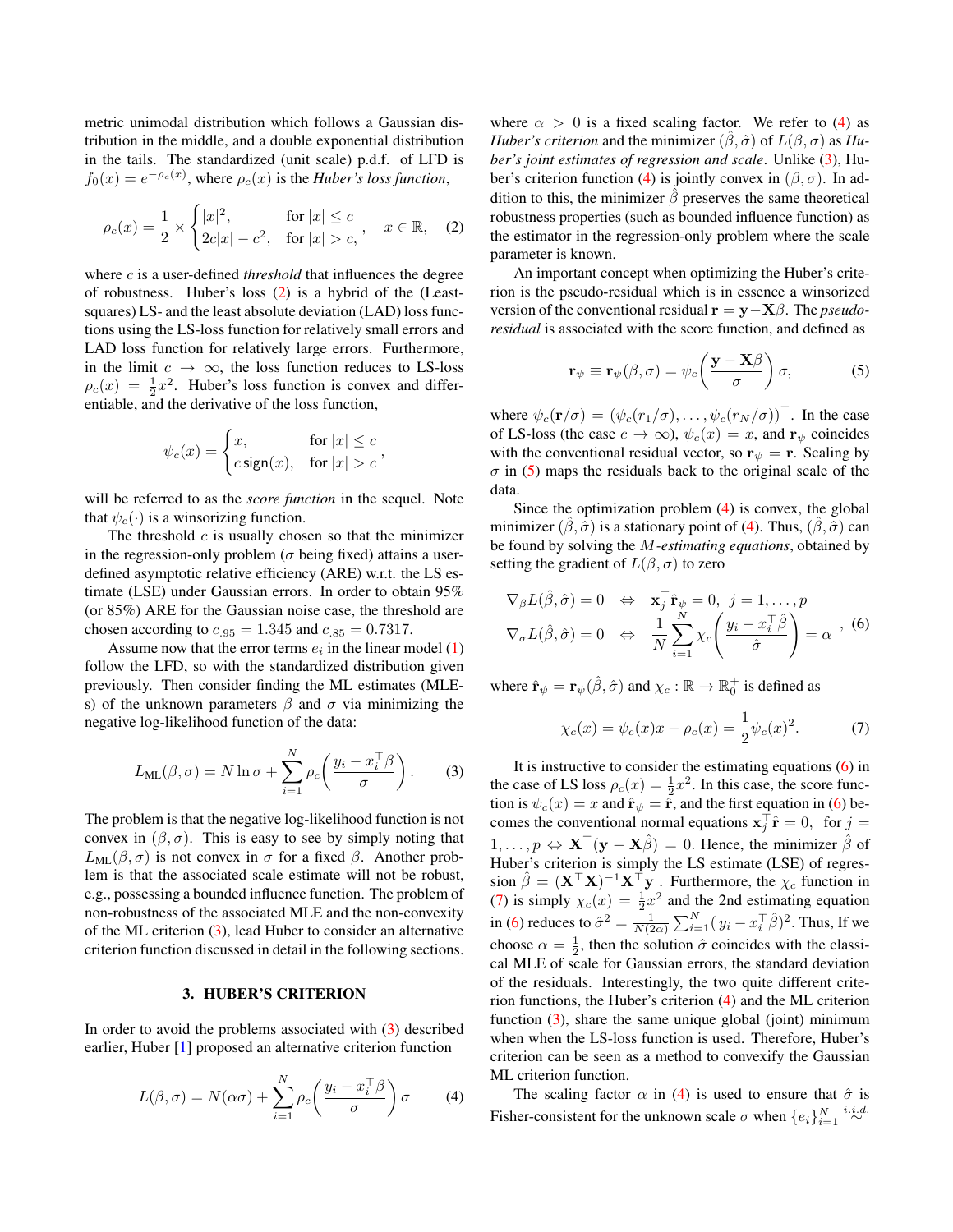$\mathcal{N}(0, \sigma^2)$ . Due to [\(6\)](#page-1-4), this is achieved if

$$
\alpha = \mathsf{E}[\chi_c(e)] = \frac{c^2}{2}(1 - F_{\chi_1^2}(c^2)) + \frac{1}{2}F_{\chi_3^2}(c^2), \quad (8)
$$

where  $F_{\chi^2_k}$  denotes the c.d.f. of chi-squared distribution with k degrees of freedom and  $e \sim \mathcal{N}(0, 1)$ , Hence, when using the LS loss,  $\chi_c(e) = \frac{1}{2}e^2$ , and Fisher consistency is obtained if  $\alpha = \frac{1}{2} \mathsf{E} [e^2] = \frac{1}{2}$ 

# 4. MINIMIZATION-MAJORIZATION ALGORITHM

A block-wise Minimization-Majorization algorithm works similarly to MM algorithms  $[3, 12, 13]$  $[3, 12, 13]$  $[3, 12, 13]$  $[3, 12, 13]$  $[3, 12, 13]$ . Let  $\theta$  be partitioned into  $\theta = (\theta_1, \theta_2)$ , where  $\theta_1 \in \Theta_1$ ,  $\theta_2 \in \Theta_2$  and  $\Theta = \Theta_1 \times \Theta_2$ and we wish to find a minimizer of a real-valued function  $L(\theta) = L(\theta_1, \theta_2)$ . At  $(n + 1)$ th iteration, the blocks are updated in a cyclic manner as follows:

$$
\theta_2^{(n+1)} = T_2(\theta_1^{(n)}, \theta_2^{(n)}),
$$
\n
$$
T_2(\theta_1^{(n)}, \theta_2^{(n)}) = \underset{\theta_2 \in \Theta_2}{\arg \min} g_2(\theta_2 | \theta_1^{(n)}, \theta_2^{(n)})
$$
\n
$$
\theta_1^{(n+1)} = T_1(\theta_1^{(n)}, \theta_2^{(n+1)}),
$$
\n
$$
T_1(\theta_1^{(n)}, \theta_2^{(n+1)}) = \underset{\theta_1 \in \Theta_1}{\arg \min} g_1(\theta_1 | \theta_1^{(n)}, \theta_2^{(n+1)})
$$
\n(10)

where the majorization surrogate functions  $g_i(\theta_i|\theta'_1, \theta'_2)$  =  $g_i(\theta_i|\theta'), i \in \{1,2\}$  satisfy

$$
g_i(\theta'_i|\theta'_1,\theta'_2) = L(\theta'_1,\theta'_2) \quad \forall (\theta'_1,\theta'_2) \in \Theta,
$$
\n(11)

$$
g_1(\theta_1|\theta_1', \theta_2') \ge L(\theta_1, \theta_2') \quad \forall \theta_1 \in \Theta_1, \forall (\theta_1', \theta_2') \in \Theta, \tag{12}
$$

$$
g_2(\theta_2|\theta'_1, \theta'_2) \ge L(\theta'_1, \theta_2) \quad \forall \theta_2 \in \Theta_2, \forall (\theta'_1, \theta'_2) \in \Theta. \tag{13}
$$

Furthermore, when  $L$  and  $q_i$  are differentiable functions, it is possible to impose the constraint

<span id="page-2-4"></span>
$$
\nabla_{\theta_i} g_i(\theta_i | \theta'_1, \theta'_2)|_{\theta_i = \theta'_i} = \nabla_{\theta_i} L(\theta)|_{\theta = \theta'}, \ i \in \{1, 2\}.
$$
 (14)

Under some regularity conditions, the sequence obtained by iterating the steps above is a stationary point of  $L(\theta)$  if it lies in the interior of Θ.

The challenging part in designing a block-wise MM algorithm is, naturally, in finding appropriate surrogate functions  $g_i(\cdot|\theta'), i \in \{1,2\}$ . A common choice is a quadratic function of the form  $b_0 + b_1 \theta + b_2 \theta^2$  as it results in a simple update formula in  $(10)$ ,  $(9)$ .

We now construct an MM algorithm for obtaining the stationary solution  $(\beta, \hat{\sigma})$  in (6) of Huber's criterion  $L(\beta, \sigma)$  = tionary solution  $(\beta, \hat{\sigma})$  in [\(6\)](#page-1-4) of Huber's criterion  $L(\beta, \sigma) =$ <br> $\sum_i \rho_c(r_i/\sigma)\sigma + N(\alpha\sigma)$ . For this purpose, we will let  $\beta'$  and  $\sigma'$  denote values of previous iterates, and write  $\mathbf{r}' = \mathbf{y} - \mathbf{X}\beta'$ and  $\mathbf{r}'_{\psi} = \psi(\mathbf{r}'/\sigma')\sigma'$  for the corresponding residual and pseudo-residual.

For the scale term, we will use the following majorization surrogate function:

<span id="page-2-2"></span>
$$
g_2(\sigma|\beta',\sigma') = a' + b'\frac{1}{\sigma} + N\alpha\sigma.
$$
 (15)

<span id="page-2-7"></span>In [\(15\)](#page-2-2),  $a' + b'\sigma^{-1}$  is used to majorize  $\sum_i \rho_c(r_i/\sigma)\sigma$ , where  $a'$  and  $b'$  are constants that depend on the previous iterates  $\beta'$  and  $\sigma'$ . These terms can be found by solving the pair of equations  $(11)$  and  $(14)$  which yields (after simplifying) the following surrogate function

$$
g_2(\sigma|\beta', \sigma') = L(\beta', \sigma')
$$
  
+  $N\alpha(\sigma - \sigma') + \sum_{i=1}^N \chi_c\left(\frac{r_i'}{\sigma'}\right) \left(\frac{(\sigma')^2}{\sigma} - \sigma'\right).$  (16)

Next we turn into constructing a majorization surrogate function  $g_1(\beta|\beta', \sigma')$ . For this purpose, consider a surrogate function for  $\rho_c(r_i/\sigma')$  by using

$$
\rho_{\mathbf{M}}\left(\frac{r_i}{\sigma'}\right) = a'_i + b'_i \frac{r_i}{\sigma'} + \frac{1}{2} \frac{r_i^2}{(\sigma')^2},
$$

<span id="page-2-1"></span>where the constants  $a'_i$  and  $b'_i$  depend on the previous iterates  $β'$  and  $σ'$  and are found by solving the pair of equations [\(11\)](#page-2-3) and [\(14\)](#page-2-4) w.r.t.  $a'_i$  and  $b'_i$ . After finding these solutions, we obtain a surrogate function of the form

<span id="page-2-0"></span>
$$
g_1(\beta|\beta', \sigma') = N(\alpha\sigma') + \sum_{i=1}^N \left( a'_i + b'_i \frac{r_i}{\sigma'} + \frac{1}{2} \frac{r_i^2}{(\sigma')^2} \right) \sigma'
$$
  
= const +  $\sum_{i=1}^N \left( \left[ r'_{\psi,i} - r'_i \right] r_i + \frac{1}{2} r_i^2 \right) \frac{1}{\sigma'}$ 

<span id="page-2-5"></span><span id="page-2-3"></span>where the constant term does not depend on  $\beta$ .

## <span id="page-2-6"></span>4.1. MM Algorithm for Huber's Criterion

Next we prove that  $g_1$  and  $g_2$  are valid surrogate functions, so verify  $(12)$  and  $(13)$ . First note that the difference function is

$$
h_2(\sigma) = g_2(\sigma|\beta', \sigma') - L(\beta', \sigma) = a_0 + \frac{b_0}{\sigma} - \sum_{i=1}^N \rho_c\left(\frac{r'}{\sigma}\right)\sigma
$$

for some constants  $a_0$  and  $b_0$ . Then note that  $h_2(\sigma)$  is a convex function in  $1/\sigma$  since the first term is linear and  $\rho_c(x)/x$ is a concave function in  $x \ge 0$ . Furthermore, since  $h_2(\sigma') =$ 0, it follows that  $h_2(\sigma) \geq 0$ , i.e.,  $g_2(\sigma | \beta', \sigma') \geq L(\beta', \sigma)$ , for all  $\sigma > 0$ . This proves that  $g_2$  verifies [\(13\)](#page-2-6). Next consider the difference function

$$
h_1(\beta) = g_1(\beta|\beta', \sigma') - L(\beta, \sigma')
$$
  
=  $\text{cnst} + \sum_{i=1}^N \left( \left[ r'_{\psi,i} - r'_i \right] r_i + \frac{1}{2} r_i^2 \right) \frac{1}{\sigma'} - \sum_{i=1}^N \rho_c \left( \frac{r_i}{\sigma'} \right) \sigma'.$ 

The Hessian matrix of the difference function  $h_1$  is

$$
\mathbf{H}_1 = \frac{\partial^2 h_1}{\partial \beta \partial \beta^{\top}} = \frac{1}{\sigma'} \sum_{i=1}^N \left\{ 1 - \psi_c' \left( \frac{r_i}{\sigma'} \right) \right\} x_i x_i^{\top}.
$$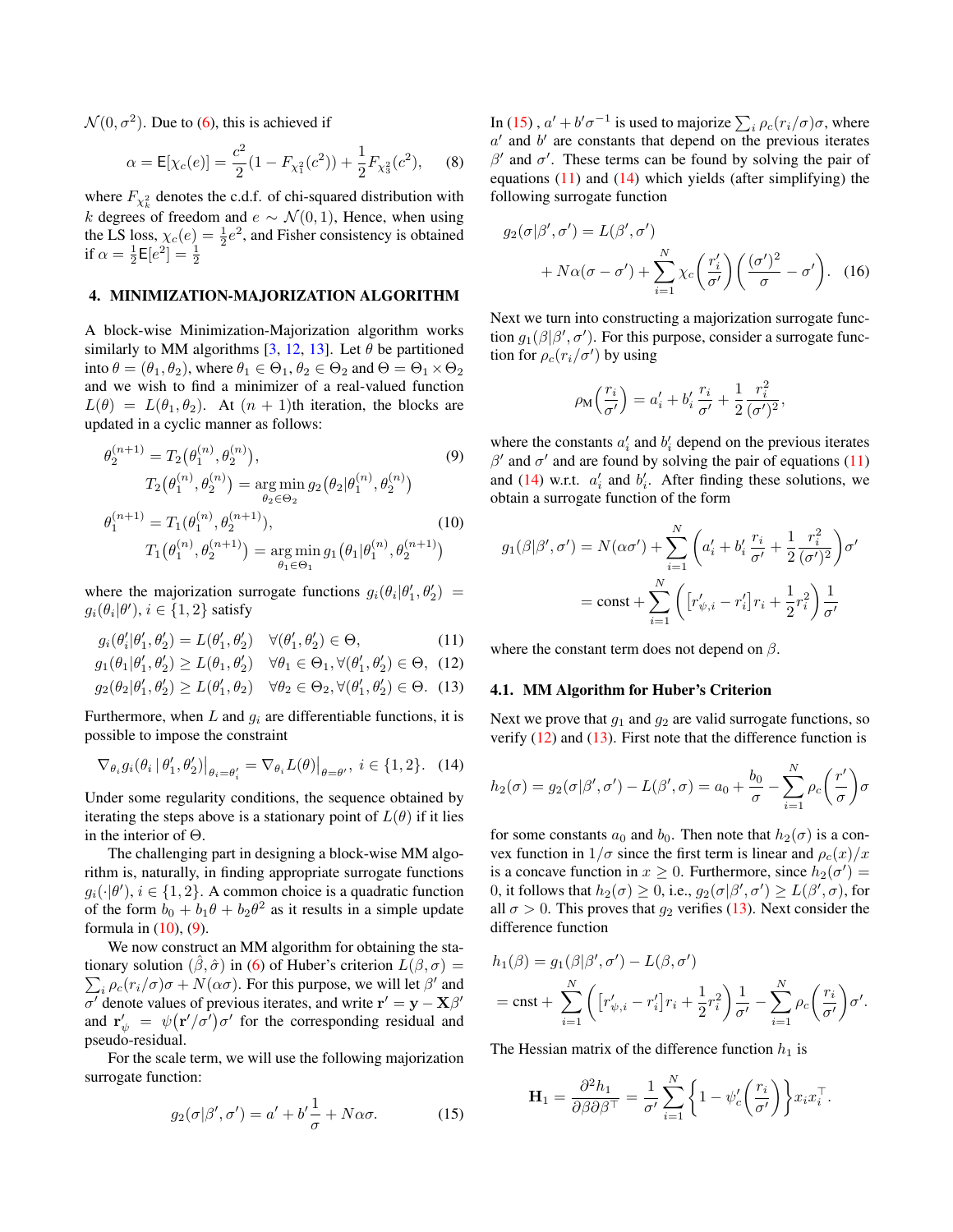<span id="page-3-5"></span><span id="page-3-4"></span>Algorithm 1: hubreg, solves [\(4\)](#page-1-2) via MM. **input** :  $(y, X)$ , threshold  $c > 0$ , initial guess  $(\beta^{(0)}, \sigma^{(0)})$ ,  $\epsilon > 0$ ,  $\mu^{(0)} = 0$  and  $\lambda^{(0)} = 1$ **initialize:**  $N_{\text{iter}} \in \mathbb{N}$ , compute  $\alpha = \alpha(c)$  in [\(8\)](#page-2-7) and  $X^+$ for  $n = 0, 1, \ldots, N_{\text{iter}}$  do 1 Update the residual  $\mathbf{r}^{(n)} = \mathbf{y} - \mathbf{X}\beta^{(n)}$  and  $\tau$  in [\(18\)](#page-3-0) 2 | Update the step size for scale:  $\lambda^{(n+1)} = \lambda^{(n)} +$  $\log \left\| \right\|$  $\psi_c\Big(\frac{\mathbf{r}^{(n)}}{(n)}\Big)$  $\frac{\mathbf{r}^{(n)}}{\sigma^{(n)}\tau^{\lambda^{(n)}}}\Big)\frac{1}{\sqrt{2\epsilon}}$  $2\alpha N$   $\log \tau$ 3 Update scale  $\sigma^{(n+1)} = \sigma^{(n)} \tau^{\lambda^{(n+1)}}$  and  $\delta$  in [\(19\)](#page-3-1) 4 Update the step size for regression:  $\mathbf{z} = \mathbf{X} \delta, \quad \mathbf{w} = w \bigg( \frac{\mathbf{r}^{(n)} - \mu^{(n)} \mathbf{z}}{2 \cdot \mathbf{z}} \bigg)$  $\frac{\partial}{\partial \sigma^{(n+1)}}$  $\mu^{(n+1)} = \|\mathbf{z}\|_{\mathbf{w}}^{-2} \langle \mathbf{r}^{(n)}, \mathbf{z} \rangle_{\mathbf{w}}$ <sup>5</sup> Update the regression vector:  $\beta^{(n+1)} = \beta^{(n)} + \mu^{(n+1)}\delta$ if  $\|\mu^{(n+1)}\delta\|/\|\beta^{(n)}\| < \epsilon \ \ \& \ |\tau^{\lambda^{(n+1)}}-1| < \epsilon$  then **return**  $(\hat{\beta}, \hat{\sigma}) \leftarrow (\beta^{(n+1)}, \sigma^{(n+1)})$ **output** :  $(\hat{\beta}, \hat{\sigma})$ , the minimizer of  $L(\beta, \sigma)$ .

<span id="page-3-3"></span>Note that  $0 \leq \psi_c'(x) \leq 1$ . Thus the matrix  $\mathbf{H}_1$  is a positive semi-definite matrix, and thus the difference function  $h_1$  is a convex function with a minimum at  $\beta'$ . These results and the fact that  $h_1(\beta') = 0$  imply that  $g_1(\beta|\beta', \sigma') \ge L(\beta, \sigma')$ ,  $\forall \beta$ . In the next theorem we obtain the minimizers. The proof is omitted due to lack of space.

<span id="page-3-2"></span>Theorem 1. *The MM update of scale is*

$$
\sigma^{(n+1)} = \underset{\sigma > 0}{\arg \min} g_2(\sigma | \beta^{(n)}, \sigma^{(n)}) = \sigma^{(n)} \tau, \tag{17}
$$

*where*

<span id="page-3-0"></span>
$$
\tau = \frac{1}{\sqrt{2N\alpha}} \left\| \psi_c \left( \frac{\mathbf{r}^{(n)}}{\sigma^{(n)}} \right) \right\| \tag{18}
$$

and  $\mathbf{r}^{(n)}=\mathbf{y}-\mathbf{X}\beta^{(n)}.$  The MM update for regression is

$$
\beta^{(n+1)} = \underset{\beta \in \mathbb{R}^{p+1}}{\arg \min} g_1(\beta | \beta^{(n)}, \sigma^{(n+1)}) = \beta^{(n)} + \delta,
$$

*where*

<span id="page-3-1"></span>
$$
\delta = \mathbf{X}^+ \psi_c \left( \frac{\mathbf{r}^{(n)}}{\sigma^{(n+1)}} \right) \sigma^{(n+1)} \tag{19}
$$

 $and \mathbf{X}^+ = (\mathbf{X}^\top \mathbf{X})^{-1} \mathbf{X}^\top.$ 

The updates of [Theorem 1](#page-3-2) thus form the basic frame for the MM algorithm that is described in [algorithm 1.](#page-3-3)

## 4.2. Step size selection

An additional change to the MM algorithm is the introduction of the step sizes in [line 2](#page-3-4) and [line 4.](#page-3-5)

Since the update for  $\beta$  can be viewed as a gradient descent move towards the direction  $\delta$ , one may try to identify an optimal step size that maximally reduces the objective function at each iteration. In other words, we minimize Huber's criterion  $L(\beta, \sigma)$  with  $\sigma = \sigma^{(n+1)}$  and  $\beta$  fixed at  $\beta = \beta^{(n)} + \mu \delta$ :

<span id="page-3-6"></span>
$$
\mu^{(n+1)} = \arg\min_{\mu} \sum_{i=1}^{N} \rho_c \left( \frac{y_i - x_i^{\top} (\beta^{(n)} + \mu \delta)}{\sigma^{(n+1)}} \right)
$$

$$
= \arg\min_{\mu} \sum_{i=1}^{N} \rho_c \left( \frac{r_i^{(n)} - \mu x_i^{\top} \delta}{\sigma^{(n+1)}} \right).
$$
(20)

Solving [\(20\)](#page-3-6) is equivalent to computing Huber's M-estimator of regression with auxiliary scale  $\sigma^{(n+1)}$  in the simple (one predictor) linear regression model with response vector  $r^{(n)}$ and regressor  $z = X\delta$ . A standard approach for finding the (unique) minimizer of the convex optimization problem in [\(20\)](#page-3-6) is the *iteratively reweighted LS (IRWLS) algorithm* [\[14\]](#page-5-13), which iterates the steps

<span id="page-3-7"></span>
$$
\mathbf{w} \leftarrow w \left( \frac{\mathbf{r}^{(n)} - \mu \mathbf{z}}{\sigma^{(n+1)}} \right), \quad \mu \quad \leftarrow ||\mathbf{z}||_{\mathbf{w}}^{-2} \langle \mathbf{r}^{(n)}, \mathbf{z} \rangle_{\mathbf{w}} \quad (21)
$$

until convergence, given an initial value of  $\mu$  to start the iterations. Here  $\langle \mathbf{a}, \mathbf{b} \rangle_{\mathbf{w}} = \sum_{i=1}^{N} a_i b_i w_i$  and  $\|\mathbf{a}\|_{\mathbf{w}}^2 = \langle \mathbf{a}, \mathbf{a} \rangle_{\mathbf{w}}$ . Instead of iterating until convergence, we use a 1-step estimator, which correspond to a single iteration of  $(21)$  with initial value given by previous value of step size  $\mu^{(n)}$ . This results to the update shown in [line 4](#page-3-5) of [algorithm 1.](#page-3-3)

Next we turn our attention to the step size for scale. First we note that the update  $\sigma^{(n+1)} = \sigma^{(n)}\tau$  can be viewed as a gradient descent move in the log-space (after change of variables  $a = \log \sigma$ , i.e,  $\sigma = e^a$ ),  $a^{(n+1)} = a^{(n)} + \lambda \log(\tau)$  with stepsize  $\lambda = 1$ . Thus employing a data adaptive step size  $\lambda = \lambda^{(n+1)}$  translates to update  $\sigma^{(n+1)} = \sigma^{(n)} \tau^{\lambda^{(n+1)}}$ . We then identify an optimal step size that maximally reduces the objective function in each iteration. In other words, we minimize Huber's criterion  $L(\beta, \sigma)$  with  $\beta$  fixed at  $\beta = \beta^{(n)}$  and  $\sigma = \sigma^{(n)} \tau^{\lambda}$ :

$$
\lambda^{(n+1)} = \underset{\lambda}{\arg\min} \ N\alpha\tau^{\lambda} + \sum_{i=1}^{N} \rho_c \left(\frac{\tilde{r}_i^{(n)}}{\tau^{\lambda}}\right) \tau^{\lambda} \tag{22}
$$

where  $\tilde{r}_i^{(n)} = r_i^{(n)}/\sigma^{(n)} = (y_i - x_i^{\top} \beta^{(n)})/\sigma^{(n)}$ . As was shown in [Theorem 1,](#page-3-2) an MM algorithm that finds the opti-mum of [\(22\)](#page-3-8) would iterate

<span id="page-3-8"></span>
$$
\tau^{\lambda} \leftarrow \tau^{\lambda} \left\| \psi_c \left( \frac{\tilde{\mathbf{r}}^{(n)}}{\tau^{\lambda}} \right) \frac{1}{\sqrt{2N\alpha}} \right\|
$$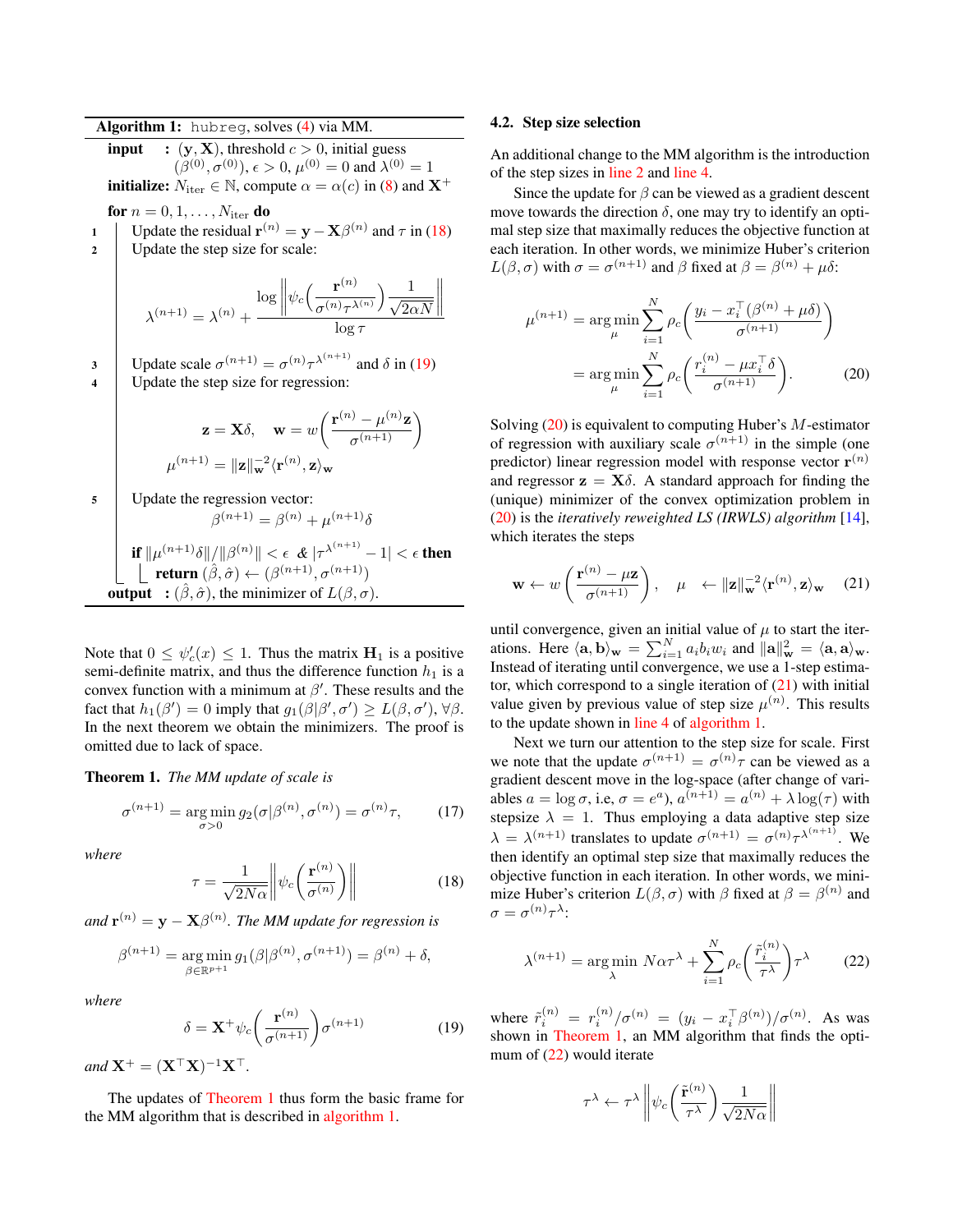starting from some initial value for  $\lambda$  until convergence. The iteration update above can be written equivalently as

$$
\lambda \leftarrow \lambda + \log \left\| \psi_c\left(\tilde{\mathbf{r}}^{(n)}/\tau^\lambda\right) \frac{1}{\sqrt{2N\alpha}} \right\| / \log \tau. \tag{23}
$$

Again, instead of iterating [\(23\)](#page-4-0) until convergence, we use a 1 step estimator, which correspond to a single iteration of  $(23)$ with initial value given by previous value of step size  $\lambda^{(n)}$ . This results to the update shown in [line 2](#page-3-4) of [algorithm 1.](#page-3-3)

## <span id="page-4-2"></span>5. SPARSE LEARNING VIA HUBER'S CRITERION

Next consider a sparse signal recovery (SSR) problem [\[4,](#page-5-3) [5\]](#page-5-4), where  $\beta$  in [\(1\)](#page-0-0) is K-sparse, i.e., the *support*  $\Gamma = \{i \in \mathbb{Z} \mid i \in \mathbb{Z}\}$  $\{1,\ldots,p\}$ :  $\beta_i \neq 0\}$  has at most K-nonzero elements, so  $\|\beta\|_0 = |\Gamma| \leq K$ . Furthermore, the dimensionality p can be greater than the number of measurements  $N$ . This means that the design matrix  $X$  can be underdetermined (and not of full rank). In the context of SSR, X is often referred to as *measurement matrix* or *dictionary* and β as the *signal vector*.

Traditional non-robust approaches aim at minimizing  $\|\mathbf{y} - \mathbf{X}\beta\|^2$  w.r.t.  $\beta$  subject to  $\|\beta\|_0 \leq K$ . This is a combinatorial NP-hard problem. However, when the measurement matrix X satisfies certain coherence conditions, bounds on the recovery error are known for several reconstruction algorithms when the measurements are corrupted by noise with bounded norm. One such algorithm is the *normalized iterative hard-thresholding (NIHT)* algorithm [\[15\]](#page-5-14).

The greedy NIHT approach for minimizing  $L(\beta, \sigma)$  subject to  $\|\beta\|_0 \leq K$  iterates the following steps [\[6\]](#page-5-5):

- 1. update  $\mathbf{r}^{(n)} = \mathbf{y} \mathbf{X}\beta^{(n)}$  and  $\tau$  in [\(18\)](#page-3-0).
- 2. update the step size  $\lambda^{(n+1)}$  for scale.
- 3. update the scale  $\sigma^{(n+1)} = \sigma^{(n)} \tau^{\lambda^{(n+1)}}$ .
- 4. update the step size  $\mu^{(n+1)}$  for signal vector.

5. update 
$$
\mathbf{r}_{\psi}^{(n+1)} = \psi_c \left( \frac{\mathbf{r}^{(n)}}{\sigma^{(n+1)}} \right) \sigma^{n+1}.
$$
  
6.  $\beta^{(n+1)} = H_K \left( \beta^{(n)} + \mu^{(n+1)} \mathbf{X}^\top r_{\psi}^{(n+1)} \right).$ 

until convergence, where  $H_K(\beta)$  denotes the *hard thresholding operator*: it retains the K elements of vector  $\beta$  that are largest in absolute value and set the other elements to zero. The step size for scale and regression can be found as described in [algorithm 1.](#page-3-3) This robust SSR method de-scribed above is the same as in [\[6\]](#page-5-5) except we have incorporated the proposed step size for scale. We refer to this method as HUBNIHT in the sequel. Extension of [\[6\]](#page-5-5) to *simultaneous* SSR [\[5\]](#page-5-4) problem has been covered in [\[7\]](#page-5-6) and [\[16\]](#page-5-15) for realand complex-valued signals, respectively (and referred to as HUBSNIHT).

#### 6. APPLICATIONS

#### <span id="page-4-0"></span>6.1. Regression example

First we consider a simple regression experiment to validate the proposed MM framework for Huber's criterion. We con-sider a linear model as in [\(1\)](#page-0-0) where  $N = 500$ ,  $p = 250$ , the  $e_i$ are generated through standardized Gaussian distribution and  $\sigma$  is chosen so that the signal to noise ratio is SNR = 20dB. Additionally, some errors are introduced into the model by changing the sign of random samples  $y_i$  chosen according to a Bernoulli distribution with probability  $\varepsilon \in [0,1]$ . We then compare the performance of the hubreg estimator ( $c = 1.345$ ) of [algorithm 1](#page-3-3) compared to the LSE for regression and standard deviation (SD) for scale by performing 2000 Monte-Carlo trials. The results displayed in [Figure 1](#page-4-1) show that while the estimation is correct for both methods when there is no outliers, the hubreg estimator is more robust to the presence of errors.



<span id="page-4-1"></span>Fig. 1. Evolution of estimation error versus sign-change error probability  $\varepsilon$  of outputs  $y_i$ ;  $N = 500, p = 250, SNR =$  $20dB, c = 1.345, 2000$  trials.

## 6.2. Image denoising

To illustrate potential applications of the sparse framework presented in [section 5,](#page-4-2) we consider an image denoising problem of a grayscale image. Following a sliding windows approach, we consider the pixel values y on the local patch as the outputs of a linear model where the inputs  $X$  constitutes an overcomplete dictionary. Such dictionaries contain more atoms than their dimensions and are often redundant so a valid representation of the image must be sparse. Given this dictionary, an encoding  $\beta$  can be obtained by minimizing Huber's criterion with  $K$ -sparsity constraint using the HUBNIHT algorithm. Thanks to the robustness of this criterion to outliers, as shown previously, it is possible to reconstruct pixels values  $\hat{\mathbf{y}} = \mathbf{X}\hat{\beta}$  that are less affected by the noise.

An example of denoising via sparse reconstruction by using Huber's criterion is given in [Figure 2.](#page-5-16) The dictionary, of size  $p = 192$ , has been constructed using standard Debaucheries and Coiflets dictionaries often used in image processing applications and a window of size  $8 \times 8$  has been